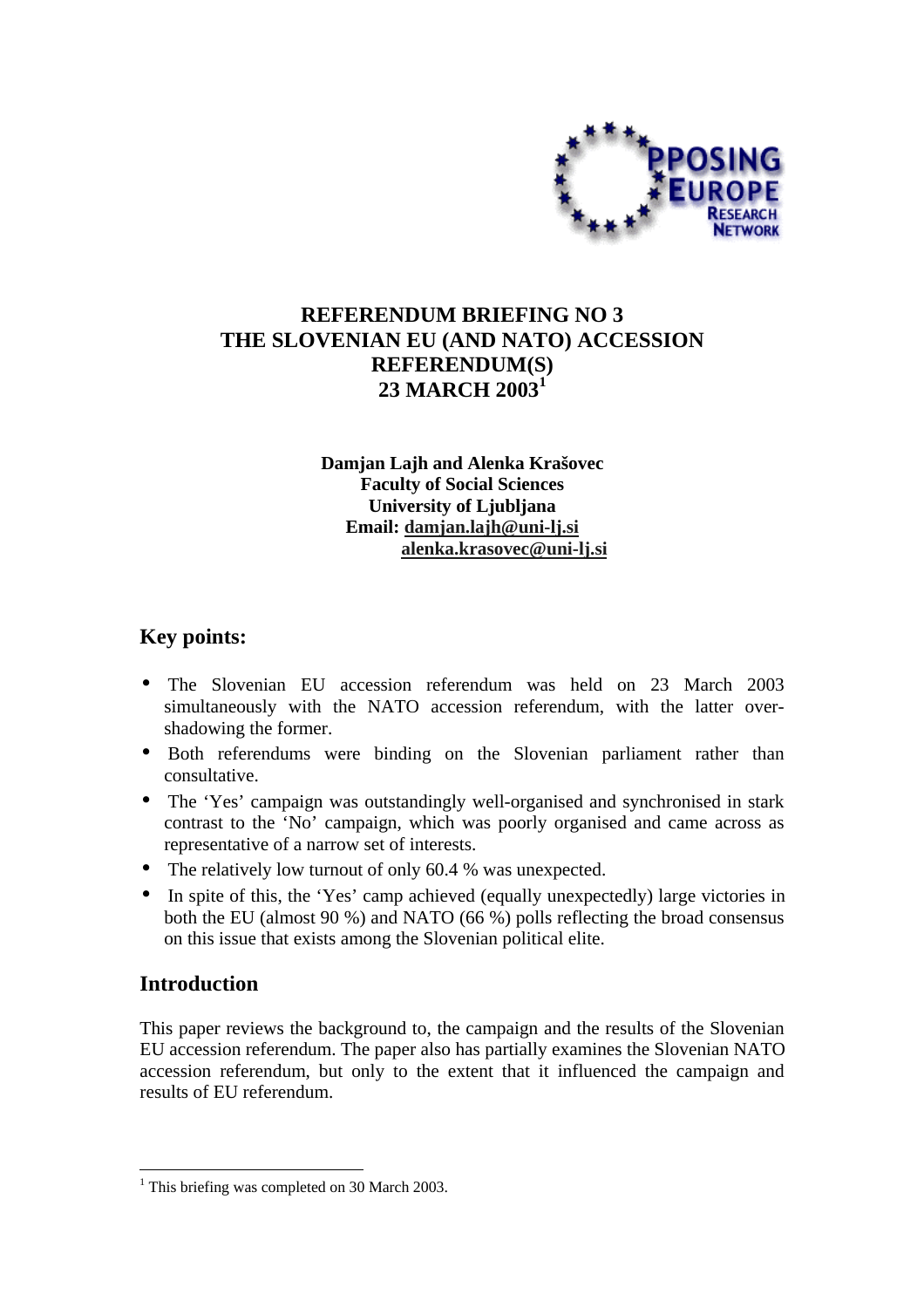Slovenia is a relatively young state, which proclaimed its independence in 1991. In parallel with the establishment of independent statehood Slovenia has also been pursuing integration into the West, expressed through the full membership of the EU. The first diplomatic relations between Slovenia and the then EC were established on 13 April 1992, but the process of building institutional relations began with the 'Cooperation Agreement' in April 1993, which primarily emphasised trade relations. Based on this agreement exploratory discussions between Slovenia and the EC/EU began regarding the signing of the 'Europe Agreement'. Because one of the current EU member-states, Italy, objected to the prohibition on purchase of real estate by non-Slovenian citizens that was included in Slovenian Constitution, the negotiations on the Europe Agreement were postponed several times. Italy succeeded in winning the argument that Slovenian property legislation was not in line with European legislation, and the EU required a change to the Slovenian Constitution. As a consequence, Slovenia was forced to accept a compromise under which it was obliged to modify Article 68 of its Constitution.<sup>2</sup> The Europe Agreement was finally signed on 10 June 1996,<sup>3</sup> when Slovenia also formally applied for full membership of the EU. The Slovenian National Assembly ratified the Europe Agreement on 15 July 1997, and at the same time also decided that the final decision on EU membership should be made by a referendum. The accession negotiations were officially opened on 31 March 1998 and completed in mid-December 2002.

## **Background**

During the last decade, the objective of Slovenian EU membership has been generally characterised by a broad consensus among the political elite and all relevant (parliamentary) political parties. With the exception of the Slovenian National Party (a party that won 3.2 % of the vote in the 1996 parliamentary election and 4.4 % in 2000) no other parliamentary political party has publicly opposed this objective. Moreover, as early as 3 July 1997 the leaders of all the other Slovenian parliamentary political parties signed a special agreement on co-operation during Slovenia's accession to the EU. Among non-parliamentary parties only the New Party (that won 0.1% in 1996 and 0.6% in 2000) can be defined as Eurosceptic.

The story of the Slovenian EU accession referendum formally started on 15 July 1997, when parliament decided that the final decision on EU membership should be made by a popular vote. Even before this date, but especially after it, both the Slovenian government and opposition agreed that the EU accession process should be a transparent one and not appear to be reached 'behind closed doors'. As a result, Slovenia was the only of the ten candidate countries where the parliament discussed and approved all of the negotiating positions before they were sent to Brussels and where the negotiating positions were also presented to the general public.

After Slovenia completed the negotiating process at the December 2002 Copenhagen summit, the question arose of whether the two 'Euro-Atlantic' referendums, on EU and NATO accession, should be held as a single linked question or simultaneously but as two separate questions, and whether these should be binding or consultative polls.

<sup>&</sup>lt;sup>2</sup> The Slovenian National Assembly amended Article 68 of the Constitution on 13 July 1997.

 $3$  The Europe Agreement came into force on 1 February 1999 after the Greek Parliament, the last so to do, ratified it in October 1998.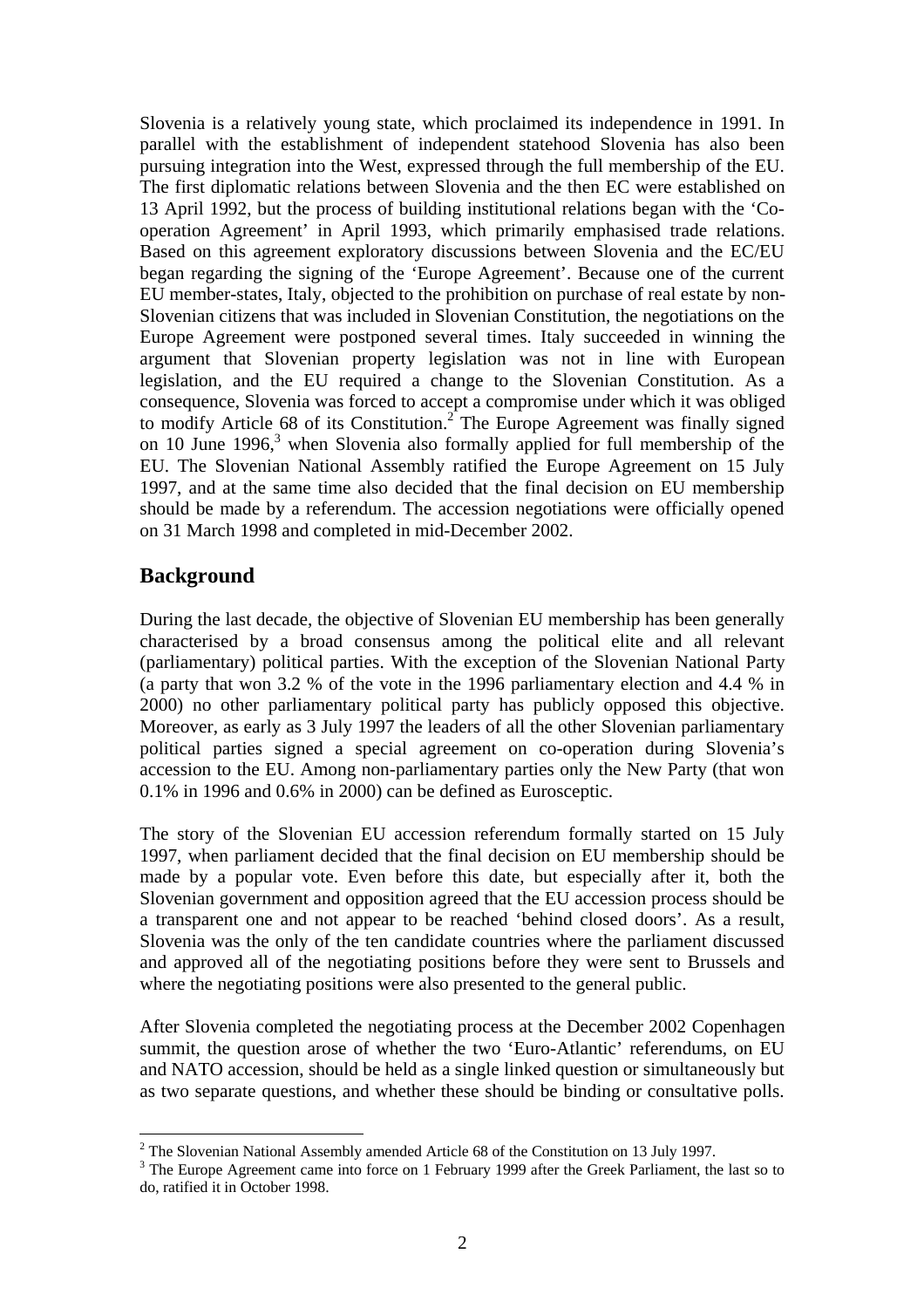The Slovenian political elite characterised joining both organisations as a linked project in furthering the national interest. But Slovenian public opinion was not as strongly supportive of NATO membership as it was of joining the EU. There was also a (justified) fear that a NATO accession referendum might not be successful. Hence, the Slovenian political elite tried to improve the result of the NATO referendum by linking it with the EU accession referendum where 'success was assured'. Eventually, a decision was made to conduct both referendums at the same time but as two separate issues. The most important formal reason for such a decision was to reduce the costs of holding two separate referendums (70 % of the Slovenian public were also in favour of simultaneous polls). As such, the 'Euro-Atlantic referendum story' in Slovenia can best be described as a story about a two-sided coin, one side represented the decision on EU membership, the other the decision on NATO membership.

The second key question that arose was one of timing which was, in turn, influenced by the previous decision to hold simultaneous EU and NATO referendums. As the Slovenian parliament could not ratify the EU Accession Treaty anyway until it had been approved on 16 April 2003, it was quite possible to wait for the EU poll until after this date (as all the other candidate states except Malta and Hungary have done). However, there was pressure to conduct the referendum on NATO membership, since NATO allies had expected this decision to be taken by 26 March 2003.<sup>4</sup> When it was decided to hold both referendums simultaneously, because of time pressure from NATO and foreseen events in international community (namely, Iraq crisis), it was proposed that the referendums be held as early as mid-February. However, those responsible for the 'EU campaign' in particular opposed such an early referendum date on the grounds that it left too little time for public consultations following the conclusion of accession negotiations. Eventually, it was agreed that both referendums would be held on 23 March 2003, which was also the last possible date for a referendum on NATO membership. Minister of European Affairs and Head of the Slovenian Negotiating Team Janez Potočnik expressed himself satisfied with this decision, saying that it left enough time to properly inform the public of the consequences of Slovenian EU accession.

At the 30 January session of the National Assembly the date for realization of referendums was agreed. But the question about the nature of referendums, consultative or binding, was still open. According to the Slovenian Constitution and referendum law, any referendum organized before a final decision has been taken by parliament can only be consultative and invalid voting papers count as votes against. Since public opinion and the parliamentary opposition demanded binding referendums the only solution was amendments to the Constitution and referendum laws. Consequently, the relevant Constitutional and legal changes were made to facilitate this.<sup>5</sup> Moreover, invalid voting papers were now ignored rather than treated

 $\overline{a}$ 

<sup>&</sup>lt;sup>4</sup> When NATO accession protocol was due to be signed. Due to the relatively low and unstable support for NATO membership in Slovenia, NATO allies wanted to know the outcome of the referendum before signing this protocol.

<sup>&</sup>lt;sup>5</sup> The new article of the constitution reads: "Pursuant to a treaty ratified by the National Assembly by a two-thirds majority vote of all deputies, Slovenia may transfer the exercise of part of its sovereign rights to international organisations which are based on respect for human rights and fundamental freedoms, democracy and the principles of the rule of law and may enter into a defensive alliance with states which are based on respect for these values. Before ratifying an international treaty referred to in the preceding paragraph, the National Assembly may call a referendum. A proposal shall pass at the referendum if a majority of voters who have cast valid votes vote in favour of such. The National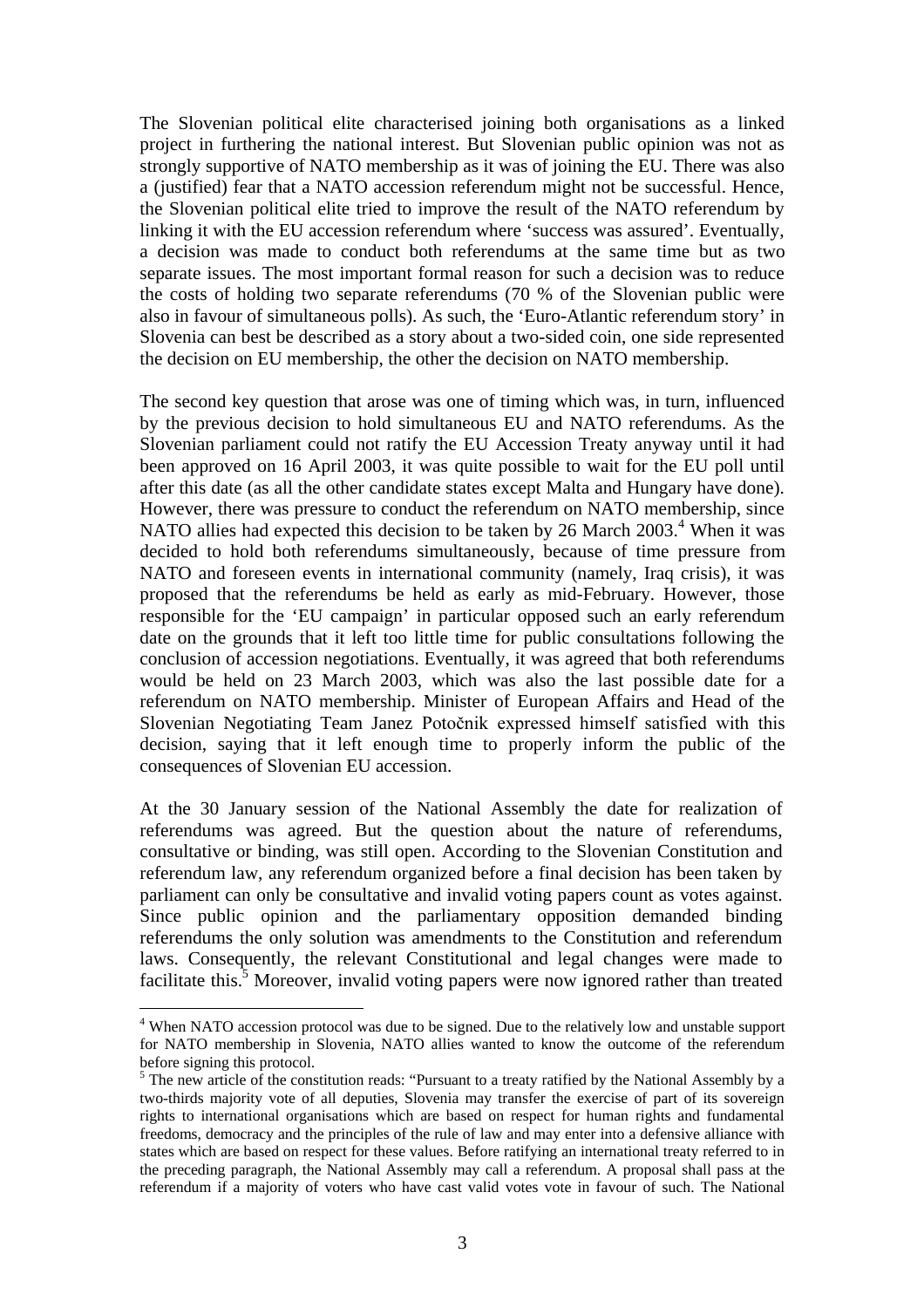as votes against.<sup>6</sup> The only parliamentary party which that did not support these changes was the Slovenian National Party, while Slovenian Youth Party, which supported EU membership but opposed NATO accession, originally opposed the new article but in the event did not vote against it.

# **The Campaign**

One could argue that an indirect campaign on EU accession actually began in Slovenia as far back as mid-1997, when it first became clear that the final decision on EU membership should be taken by a referendum. This might be termed a 'prereferendum campaign'. However, it is important to emphasize that this was a campaign that only presented the case of the 'Yes' side in favour of EU accession. This 'Yes' campaign could be characterized as an official, government campaign, but which also included virtually all of the parliamentary opposition. Both the 'prereferendum' and actual referendum campaigns were characterised by the virtual nonappearance of the 'No' camp.

The pre-referendum 'Yes' campaign was perceived above all as a process of informing Slovenian citizens about the accession and negotiating processes, as well as about the broader issues, like the nature of EU institutions and decision-making processes. Otherwise, generally speaking, the 'Yes' campaign was based on the arguments of the necessity of close political, economic, cultural and security relationships between Slovenia and the EU. On this basis, according to the government's 'Strategy of the Republic of Slovenia for Integration into the European Union', the country's most important reasons for wanting to join the EU were defined as: a) the consolidation of the democratic political system and strengthening the free– market economy; b) fostering the social and economic development of the Republic of Slovenia; c) strengthening political and economic co-operation with EU memberstates; d) boosting the international reputation and negotiating strength of the Republic of Slovenia; and e) consolidation of the Republic of Slovenia's international identity as a peaceful state oriented committed to fostering integration processes.

Partly as a result of this of this well-organized and synchronized (even between the government and most of the opposition) campaign, "EU" public opinion polls throughout the accession negotiations pointed to a positive result in the accession referendum (see Table 1).

**Table 1: "**If the EU accession referendum would be held this Sunday, how would you vote?" (in % )

|          | Yes   | No    | Don't know |
|----------|-------|-------|------------|
| Apr $02$ | 53.8% | 31.8% | 14.4%      |
| May $02$ | 55.1% | 25.9% | 19.0%      |
| Jun $02$ | 55.4% | 26.8% | 17.7%      |
| Jul 02   | 56.0% | 24.0% | 20.0%      |

 Assembly is bound by the result of such referendum. If such referendum has been held, a referendum regarding the law on the ratification of the treaty concerned may not be called".

<sup>&</sup>lt;sup>6</sup> Both referendums were also of special importance, because for the first time Slovenian voters who temporarily or permanently live abroad also had the right to vote by post or at one of 35 diplomaticconsular Slovenian representations.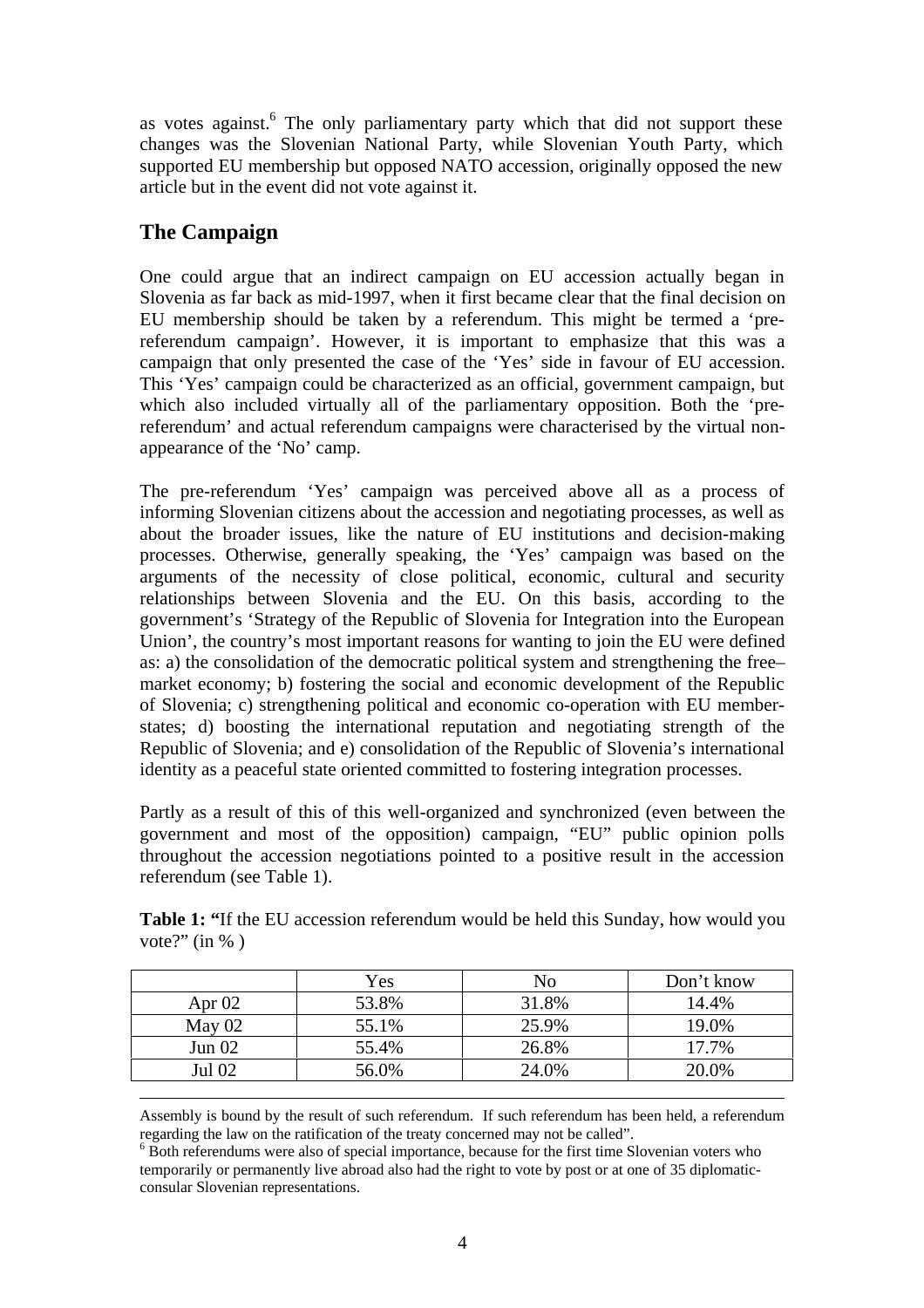| Sep 02   | 55.4% | 25.9% | 18.7% |
|----------|-------|-------|-------|
| Oct $02$ | 62.3% | 22.7% | 15.0% |
| Nov $02$ | 61.0% | 23.0% | 16.0% |
| Dec $02$ | 66.4% | 19.9% | 13.7% |
| Jan $03$ | 65.0% | 18.0% | 16.0% |
| Feb 03   | 62.0% | 15.0% | 23.0% |
| Mar $03$ | 71.0% | 10.0% | 19.0% |

**Source:** Politbarometer

Nevertheless, in spite of several years of indirect campaigning, the last month before the referendum still saw a very intensive government campaign. This campaign had the three main features.

Firstly, it is important to emphasize that the EU accession referendum campaign was held in the shadow of NATO campaign. Due to the strong anti-NATO movement and much weaker public support for NATO accession (see Table 2), the Slovenian government campaign put much more effort into the NATO campaign.<sup>7</sup> However, in this aspect it is interesting to note that many opponents of NATO membership indirectly 'advertised' EU membership as an alternative solution to NATO by emphasising the implicit security guarantee that EU membership brought.

**Figure 1:** "If the NATO membership referendum would be held this Sunday, how would you vote?" (in %)



#### **Source:** Politbarometer

 $\overline{a}$ 

\* The first bloc (four columns) represents "Yes" votes; the second block (four columns) represents "No" votes; the third bloc (four columns) represents "Don't knows".

 $<sup>7</sup>$  This can be seen from the scale of the financial resources invested in the NATO campaign 72 million</sup> tolars) compared to that on the EU (55 million tolars). (1 EUR equal to around 230 tolars).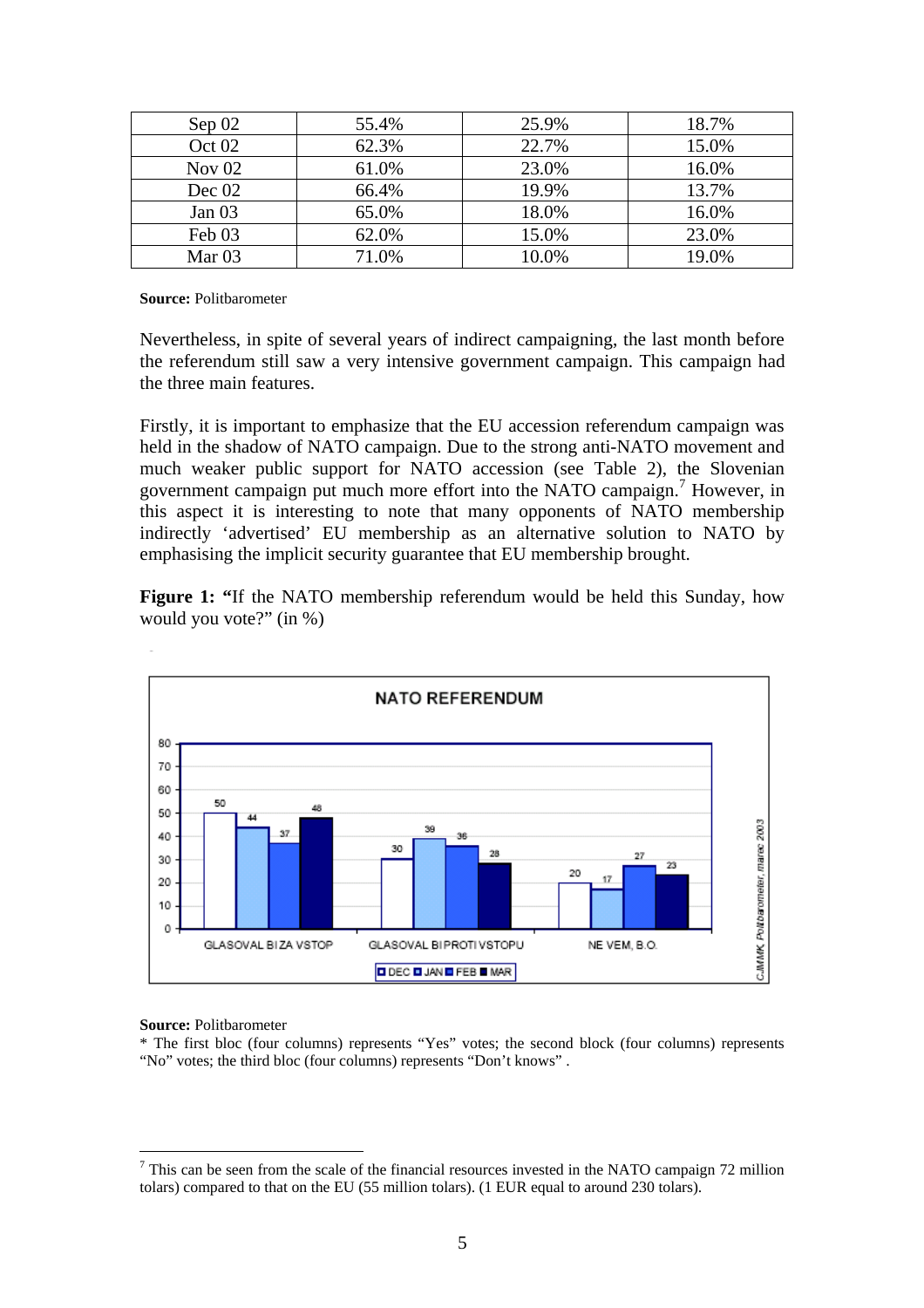Secondly, the 'Yes' campaign was very well organised and consisted of three main elements. The first one involved pre-referendum visits by international dignatories. During the very short period before the EU accession referendum was held the most prominent European and NATO representatives (for example, Prodi, Verheugen, Solana, Fisher and Robertson) all visited Slovenia. The second element comprised the 'pro-EU' speeches of respected Slovenians on prime-time television, especially prominent politicians and successful economists. Finally, a large amount of 'EUrelated' materials, such as publications and leaflets were distributed.

Thirdly, the EU accession referendum campaign was marked by the lack of a broad, synchronized and well-organized 'No' campaign. As such, the 'No' campaign only represented some very particular interests. The strongest and most recognised opponent of EU membership was the Slovenian National Party, which had already criticised the government at various points during the accession negotiations and warned of the potential traps and dangers of EU membership. Non-parliamentary parties that opposed Slovenia's integration into the EU included the New Party. However, both parties were (unexpectedly) almost completely silent during the referendum campaign. There were of course still some movements and individuals that opposed the Slovenia's integration to the EU, such as the 'Movement 23 December'. But none of the Eurosceptic parties, movements and individuals where successful in attracting popular support. Their critique of the EU membership could be sum up in three points: 1) accession to the EU represents a loss of sovereignty by a young, newly independent state; 2) the economic, social and security situation of Slovenia will not be improved by EU accession; 3) positing the alternative model of Slovenia as a 'Slavic Switzerland'.

### **The Results**

The results of the Slovenian EU and NATO accession referendum were striking for both their relatively low turnout and surprising high 'Yes' votes.

|                   | Total     | $\%$  |
|-------------------|-----------|-------|
| Registered Voters | 1 613 272 | 100.0 |
| Votes Cast        | 975 015   | 60.4  |
| Invalid Votes     | 4 8 8 4   | 0.5   |
| Valid Votes       | 974 558   | 99.5  |
| <b>Yes</b>        | 869 171   | 89.6  |
|                   | 100 503   | 10.4  |

**Table 2:** Results of the 2003 EU Accession Referendum in Slovenia

**Source:** http://www.rvk.si/referendum/eu-nato/eng/index.html

The question was: "Do you agree to the proposal that the Republic of Slovenia should become a member of the European Union?"

**Table 3:** Results of the 2003 NATO Membership Referendum in Slovenia

|                          | Total   |       |
|--------------------------|---------|-------|
| <b>Registered Voters</b> | 613.272 | 100 በ |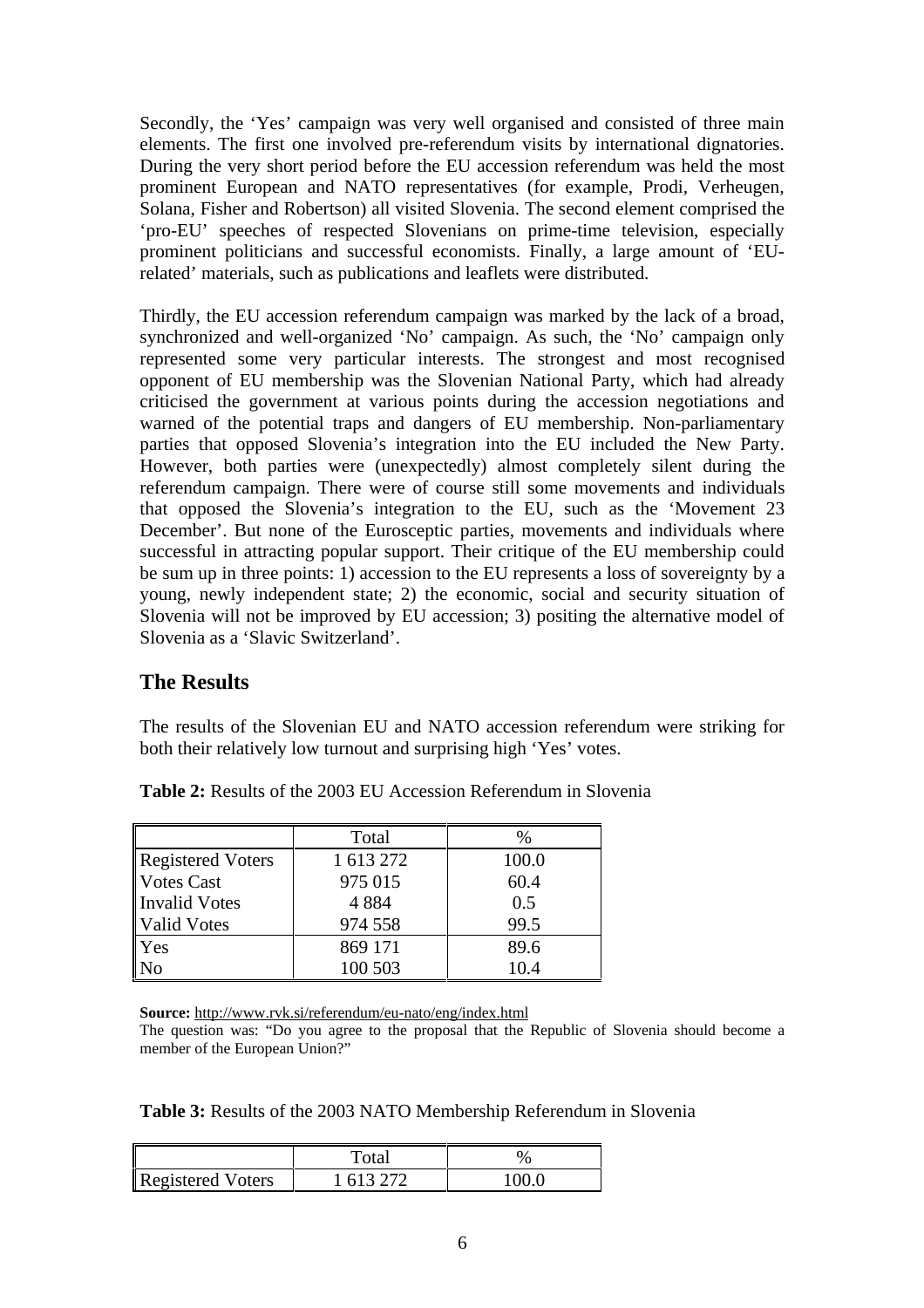| Votes Cast     | 974 988 | 60.4 |
|----------------|---------|------|
| Invalid Votes  | 9 1 7 9 | 0.9  |
| Valid Votes    | 965 345 | 99.1 |
| Yes            | 637882  | 66.1 |
| $\overline{N}$ | 327 463 | 33.9 |

**Source:** http://www.rvk.si/referendum/eu-nato/eng/index.html

The question was: "Do you agree to the proposal that the Republic of Slovenia should become a member of the North Atlantic Treaty Organisation (NATO)?"

Since many commentators have compared the process of Slovenia's accession to the EU with that of gaining independence at the beginning of the 1990s, the relatively low voter turnout ('just' 60.4 %) was unexpected. Indeed, all public opinion polls in the run up to the referendum had forecast a turnout that was at least 10 % higher. In the plebiscite on independence (held on 23 December 1990) the turnout was 93.2 %. On the other hand, the turnout for the EU and NATO accession referendums was much higher than in any other subsequent Slovenian referendum.<sup>8</sup>

89.6 % of voters voted in favour of Slovenia's accession to the EU. It was expected that EU referendum would deliver a 'Yes' vote, but such a good result was a big surprise – even better than the previous 'record' of 85 % set by Ireland in its accession referendum. This result was also even better than the vote for Slovenian independence, where 88.5 % voted 'Yes'. But, as mentioned above, there was a big difference between the two in terms of voter turnout.

There is a broad consensus about the key turning points that assured such high support for both EU and NATO accession. Firstly, several speeches made by the former President Milan Kučan approximately two weeks before the referendums were held. Kučan is still the politician who enjoys the highest level of trust among citizens (according to Politbarometer, 3.8 and 3.9 respectively in February and March on a 5 point scale). Secondly, the visits by prominent EU and NATO representatives mentioned above. Politbarometer opinion polls showed that Slovenian citizens accepted the arguments highlighted by Prodi (40 %), Verheugen (37 %) and Robertson (34 %). Thirdly, some observers have also stressed the importance of events in the near neighbourhood, namely the murder of Prime Minister of Serbia, Zoran Djindjić shortly before the referendums were held.

Finally, we can present some demographic variables that could determine support for EU accession and NATO membership. $9$  Support for EU membership was particularly strong among 60-65 years old people (97 %) and among those with higher (college) education (98 %). More Eurosceptic views could be found among younger people between 18-24 and 25-29 year olds of whom 'only' 85 % of them voted for EU accession, and among those with only a primary education (77 %). Among party supporters the most Eurosceptic voters were, naturally enough to be found among the Slovenian National Party of whom 'only' 82% said they would vote for EU accession.

 $\overline{a}$ 

<sup>&</sup>lt;sup>8</sup> Just for illustration, in the last five referendums held in Slovenia since 1996 (four were organized on specific policies ors law and one on the electoral system) the turnout was between 27 % and 38 %.

Based on an opinion poll conducted by the CATI group for public television) two days before the referendums were held.